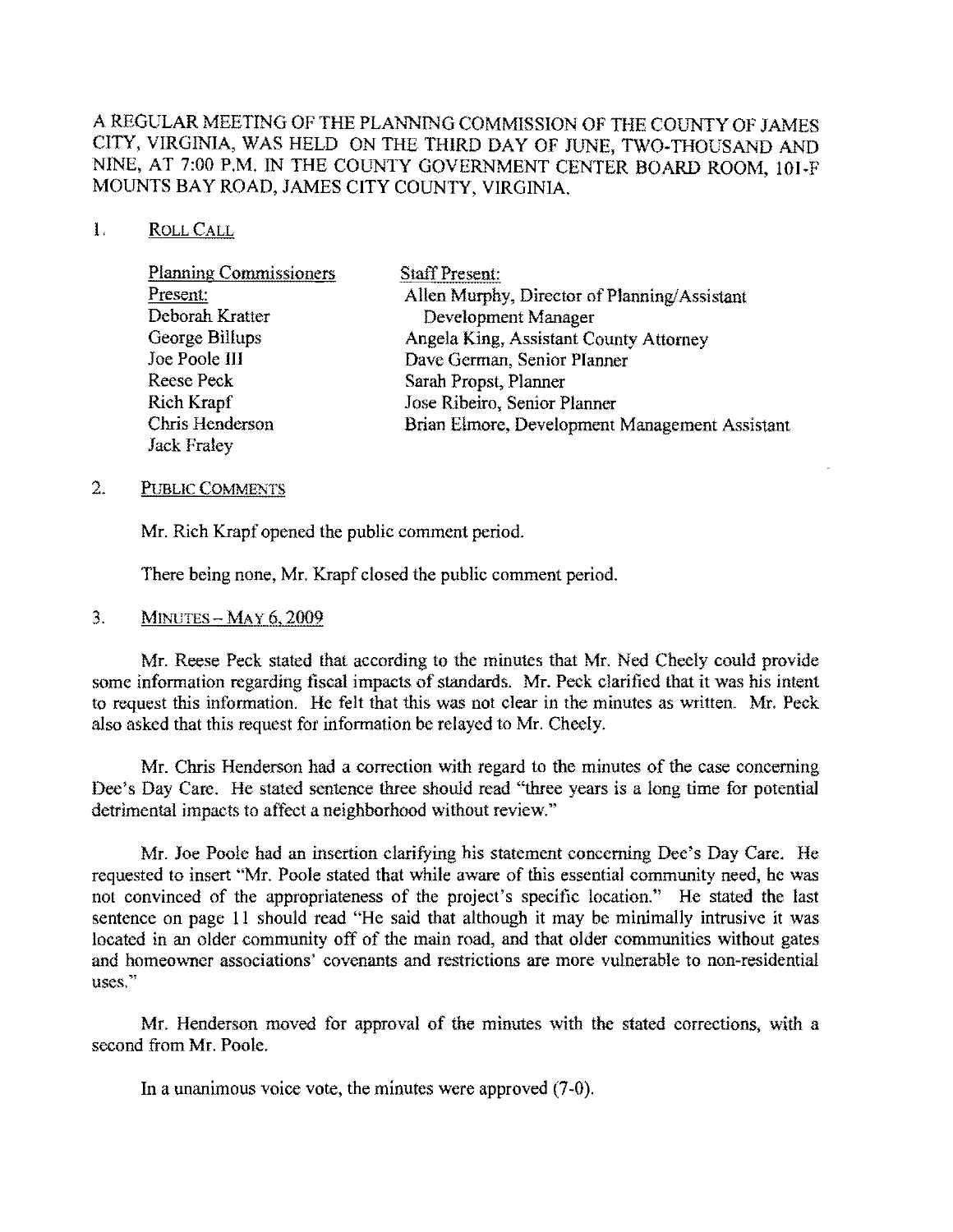## 4. COMMITTEE AND COMMISSION REpORTS

### A. Development Review Committee (DRC)

Mr. Poole stated the DRC met on May 27,2009 to review four cases. The first case was SP-0034-2009, New Town Section 3 and 6, Block 18 Entrance. In this case the applicant was seeking a setback modification for the perimeter of a mixed use district. However, without a preliminary or final development plan, the DRC agreed to approve a portion of the setback reduction for the Ironbound Road entrance, and also noted favorable disposition toward a complete setback reduction if warranted by a final development plan of sufficient detail.

The second case reviewed was SP-0062-2007, Pleasant Hill Car Wash. The applicant was seeking to modify the roof color to elevations and materials that were previously approved by the DRC. The DRC requested a revised elevation incorporating this particular change along with a material sample in order to evaluate this request. The DRC offered a special meeting to the applicant to keep the project moving.

The DRC reviewed exterior elevations for SUP-0008-2009, CVS at Norge for architectural qualities but not to hear the special use permit request, which will be heard by the Planning Commission. The DRC approved the submitted elevations, with notations that the signage areas on the building itself be clad in siding similar to the rest of the building, and that the freestanding signs match in materials and colors to the building exterior.

The DRC reviewed S-0014-2009, Summerplace, which focused on internal street connectivity, cul-se-sacs, sidewalks versus pathways, a community well location, and residential clustering instead of a more traditional residential design. No preliminary approval was requested or provided since only Committee feedback was requested.

Mr. Henderson moved for approval of the DRC actions with a second from Ms. Deborah Kratter.

In a unanimous voice vote, the DRC actions were approved (7-0).

### B. Policy Committec

Mr. Henderson stated that the Policy Committee continues to discuss the CIP process, which the Committee hopes to conclude in June. He stated that the Committee hopes to present a final draft to the Planning Commission in July.

Mr. Poole moved to approve the report with a second from Mr. Jack Fraley.

In a unanimous voice vote, the report was approved (7-0).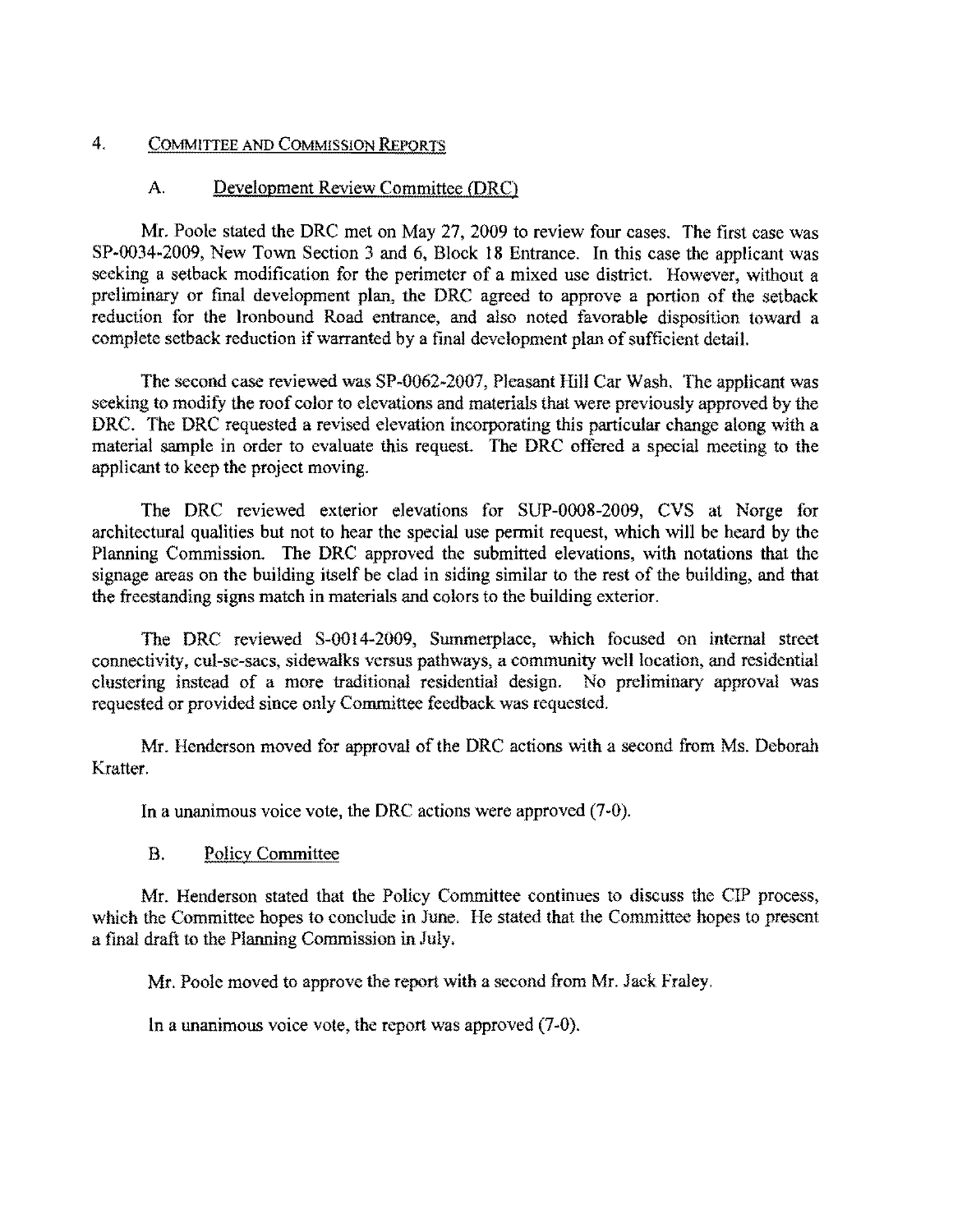## C. Steering Committee

Mr. Fraley stated the Steering Committee has two more scheduled meetings in June. At tomorrow's meeting, the Committee will be reviewing the Public Facilities section, Land Use Map, the Glossary, and the information contained in the appendix. The agenda for the last meeting will include the Transportation section and the implementation guide. The joint work session for the Board of Supervisors and the Planning Commission has been cancelled for June and will be rescheduled. It is anticipated that the Planning Commission will begin its review of the Steering Committee's recommendations in July and continue its review throughout August. Final action by the Planning Commission is anticipated at the September  $4<sup>th</sup>$  meeting.

## 5. PUBLIC HEARINGS

## A. SUP-0011-2009 7708/7710 Cedar Drive

Mr. Murphy stated staff's concurrence with the applicant's request for a deferral to the July 1, 2009 Planning Commission meeting.

Mr. Krapf opened the public hearing. Seeing no speakers, he continued the public hearing to July 1, 2009.

## B. SUP-0008-2009 CVS at Norge

Mr. Allen Murphy introduced Ms. Sarah Propst to the Planning Commission. He stated she received her bachelor's degree in inter-disciplinary studies and biology from the University of Missouri, was an intern with the Planning Division beginning in 2008, and was hired as a planner in September 2008. She is completing a master's degree in urban and regional planning at Virginia Commonwealth University in Richmond.

Ms. Sarah Propst stated that Mr. David Todd of the Rebkee Company has applied for a special use permit to allow the construction of a CVS store at 7521 Richmond Road. The parcel is zoned M-1, Limited Business/Industrial, and designated by the 2003 Comprehensive Plan as Mixed Use. Mixed Use areas located at or near intersections of major thoroughfares are intended to maximize the economic development potential of the area by providing sites primarily for intensive commercial office and limited industrial proposes. The site fronts on Route 60, a Community Character Corridor, and is located within the Norge Community Character Area. Also, the site is located within the Primary Service Area (PSA) and is situated within the Yarmouth Creek Watershed Area. The building is to be located at the northwestern comer of the existing Candle Factory commercial complex. The existing 13-acre parcel will be subdivided to create a two acre parcel for the pharmacy.

The CVS will feature three internal entrances within the overall Candle Factory site. A shared access agreement between the Candle Factory and CVS pareels is one of the conditions for approval associated with this project. The two existing access points on entrance road to the Barnett Property will be closed as part of this development and will be relocated to one access point aligned with the existing Crosswalk Church entrance.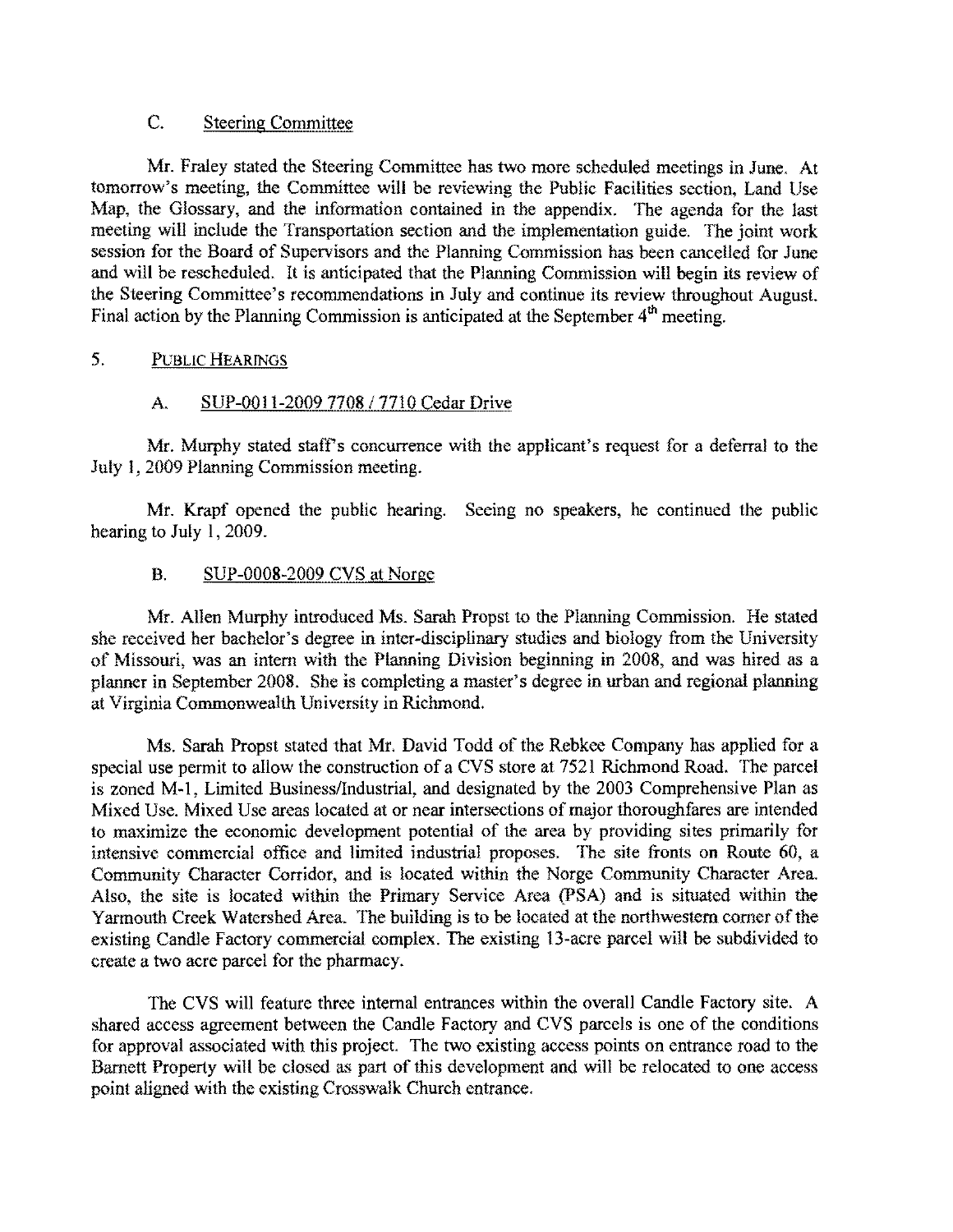Approximately 12,000 square feet of the existing 183,300 square foot commercial complex will be demolished and replaced by the new CVS building. A section of the existing parking area adjacent to Route 60 will be removed and the existing narrow buffer between the front parking area and the street right-of-way will be widened to 50 feet to meet the Community Character Corridor requirement. Additionally, the existing parking area located along the entrance road to the Barnett Property will be removed and the buffer will be widened to 30 feet.

This SUP application includes a landscape modification request for Planning Commission consideration. This request has been reviewed by staff, and approval of this landscape modification is recommended. Staff notes that all agencies have reviewed this proposal and have offered no objections. Staff has reviewed this proposal and finds it to be in accordance with the James City County Zoning Ordinance and Comprehensive Plan. Based on its analysis, staff recommends that the Planning Commission recommend approval of this proposal with the attaehed conditions to the Board of Supervisors.

Mr. Henderson asked if Mr. Bamett was included in this application. He was part of the application for the Candle Factory rezoning.

Mr. Jose Ribeiro answered that staff believed that the parcel is owned by Mr. Alex Perkins. Mr. Barnett was not involved since he was not an owner.

Ms. Kratter asked if any provisions were made for some pedestrian connectivity, especially to the large apartment complex that is close to this parcel.

Ms. Propst answered that there are several pedestrian connections on site including an eight-foot-wide walking path along with several sidewalk connections within the property.

Mr. Ribeiro stated that staff has not explored the possibility of connectivity to the apartment complex on Croaker Road. Staff has explored crosswalks, but according to VDOT it would be difficult due to the topography.

Ms. Kratter stated that one item that has been mentioned during the Comprehensive Plan update is making sure our faeilities keep pace with the developments that are being proposed. She stated that if there is a large population nearby that may use this facility within walking distance, it would be beneficial to encourage this pedestrian traffic so that the intersection there is not overburdened.

Mr. Krapf asked the applicant to address this issue.

Mr. Tim Trant, of Kaufman and Canoles, spoke on behalf of the applicant. He thanked staff for their work on this proposal. He stated the applicant has addressed the DRC's concerns with regards to signage and there is also a materials board available if the Commission wishes to review. Mr. Trant stated the applicant held a community meeting in Toano to address citizen concerns and to encourage feedback from the community. The Candlelight Kitchen, a business that is proposed to be relocated, was an area of concern among the citizens that attended. Mr.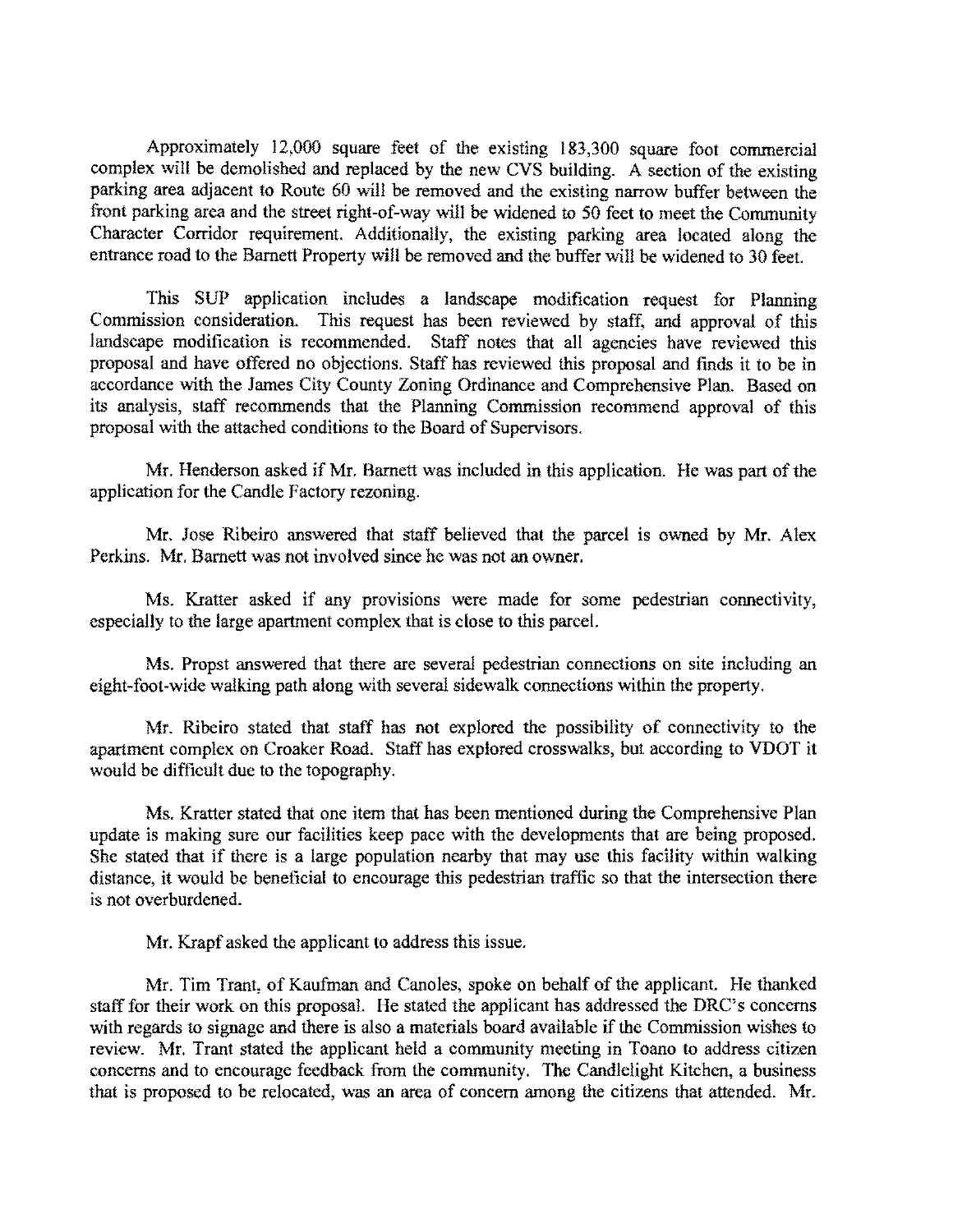Trant stated that the applicant worked with the owner of the property and real estate brokers that are handing that site to open the lines of communication with the owner of the Candlelight Kitchen. He stated a lease extension has been executed between the business owner and the property owner which will allow the business to operate through the end of 2009. This was to allow for more time to attempt to re-locate the business to another part of the site.

Ms. Kratter asked if the applicant would be willing to consider some kind of pedestrian connectivity to the apartment complex on Croaker Road.

Mr. Trant stated traffic is a concern in that area for the applicant. He stated there is an existing sidewalk that terminates at this site, and extends back east into Norge proper. This sidewalk may be redeveloped in connection with the extension of the Community Character Corridor buffer, but as part of the conditions associated with the application, a shoulder and a multi-use path will be installed. Mr. Trant stated that the proposed application has promoted pedestrian connectivity onsite wherever practical. Offsite improvements for pedestrian movement should be provided when Croaker Road is improved. Development of the Spiegel property would also provide pedestrian improvements.

Mr. Poole asked if the applicant considered re-using the existing structure on the site in a way that might compliment the remainder of the eenter that is planned to stay.

Mr. Trant stated that the existing structure and layout with the existing parking is not amenable to the business and the activity CVS proposes. This was seen as a redevelopment opportunity, moving from the existing facade of a strip type building to a development that is more compatible with the character of Norge.

Mr. Poole stated his opinion of the importance of redevelopment and the adaptive reuse of existing structures.

Mr. George Billups asked if there was data as to the number of employees that would be employed in relation to the previous establishment. He asked if the makeup of the workforce was known.

Mr. Trant answered that CVS businesses maintain current data on their employees. Statistics with regards to positive impacts and impacts surrounding the area are difficult to maintain. He believed this project to be a net economic benefit to the community in terms of employment.

Mr. Billups questioned the immediate impact on the existing business in that area.

Mr. Trant stated there would be retail staff, pharmacists, pharmacy staff, and most likely managerial staff. He is confident that there will be a net gain of jobs with the relocation of the existing business anticipated.

Mr. Jack Fowler, 109 Wilderness Lane, stated there is a drugstore across the street from where this CVS is proposed to be built. There is also an existing business on this site. He asked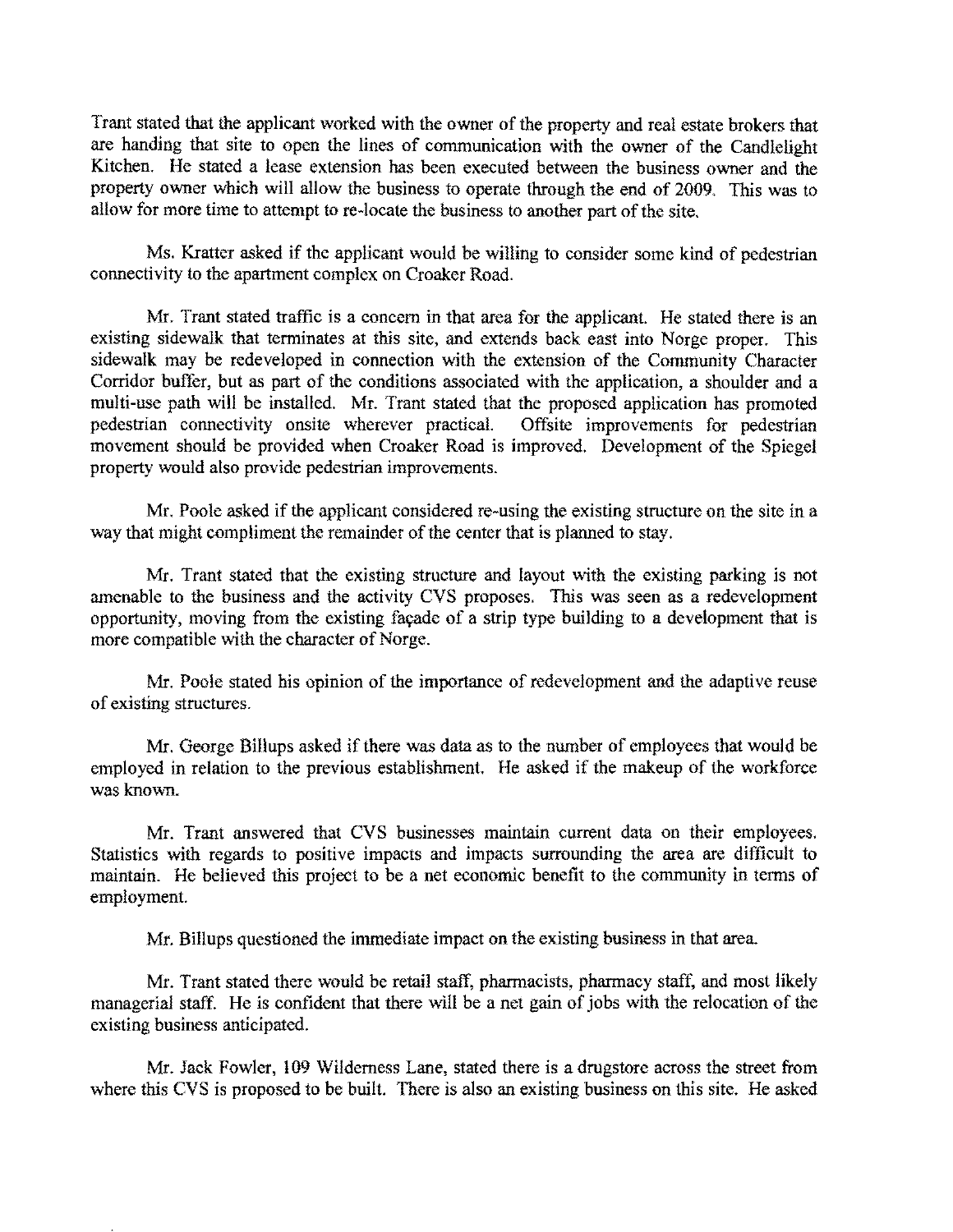the Commission to use common sense when reviewing these proposals and not listen to the corporations that are proposing them.

Ms. Maria Fuentes-Sherman, 5413 Mary Lane, spoke about the proposal. She stated she was at the meeting where the applicant met with the citizens. She stated that many citizen concerns have been addressed with the extension of the lease for the existing business located on site. She stated that the opposition was actually in reference to the existing business that would have to be relocated. If the restaurant is to be left in the shopping eenter, the neighbors would welcome CVS as a neighbor in that location.

Mr. Krapf closed the public hearing.

Mr. Henderson asked about the sample material board that was mentioned earlier by Mr. Trant. He thought it would be beneficial for all Commissioners to review. He commended the applieant on a quality project in keeping with the character of the Norge community. Mr. Henderson also commended staff in working with the applicant and the DRC. He asked that the freestanding monument sign be of similar materials (brick to match the design) to the building and that the dumpster enclosure is made of brick rather than a fence or wood material. Mr. Henderson further stated that since the dumpster site in the back would be in the middle of a mixed use development, appropriate screening would be particularly important.

Mr. Trant agreed with the request for the freestanding sign, but a request would be that the signage area not be hardiplank. It would be of a concrete or brick material. The dumpster screen is proposed to be brick, but the doors would be wood.

Ms. Kratter addressed those on the Commission who are part of the Steering Committee. She asked whether the entire Candle Factory site has been reviewed for the new designation proposed, Economic Opportunity (EO). She wanted to avoid proliferation of retail, hourly, and clerk-type jobs.

Mr. Fraley answered that the EO designation is associated with light industrial and office uses, not necessarily retail. This designation is also being considered as part of a master planning process in a wider view. He does not believe that this area would meet the criteria for the new designation as currently defined from the Steering Committee.

Ms. Kratter expressed her concerns over a piecemeal rebuilding of that strip mall area and noted that by adding CVS in that corner, it may adversely impact other opportunities that might surface for that already developed area. She felt that this area is already designed for maximum economic development and intensive commercial uses. She felt that the new designation, EO, could be applied here. Ms. Kratter thought it would be more beneficial to master plan this area, rather than bring proposals before the Commission individually.

Mr. Fraley stated that the proposed use is consistent with the Mixed Use Land Use designation. He stated that from the Steering Committee's standpoint, this site falls more in line with a Mixed Use designation. Whether this area should be part of a sub-area master plan is a separate issue for discussion and he would encourage this.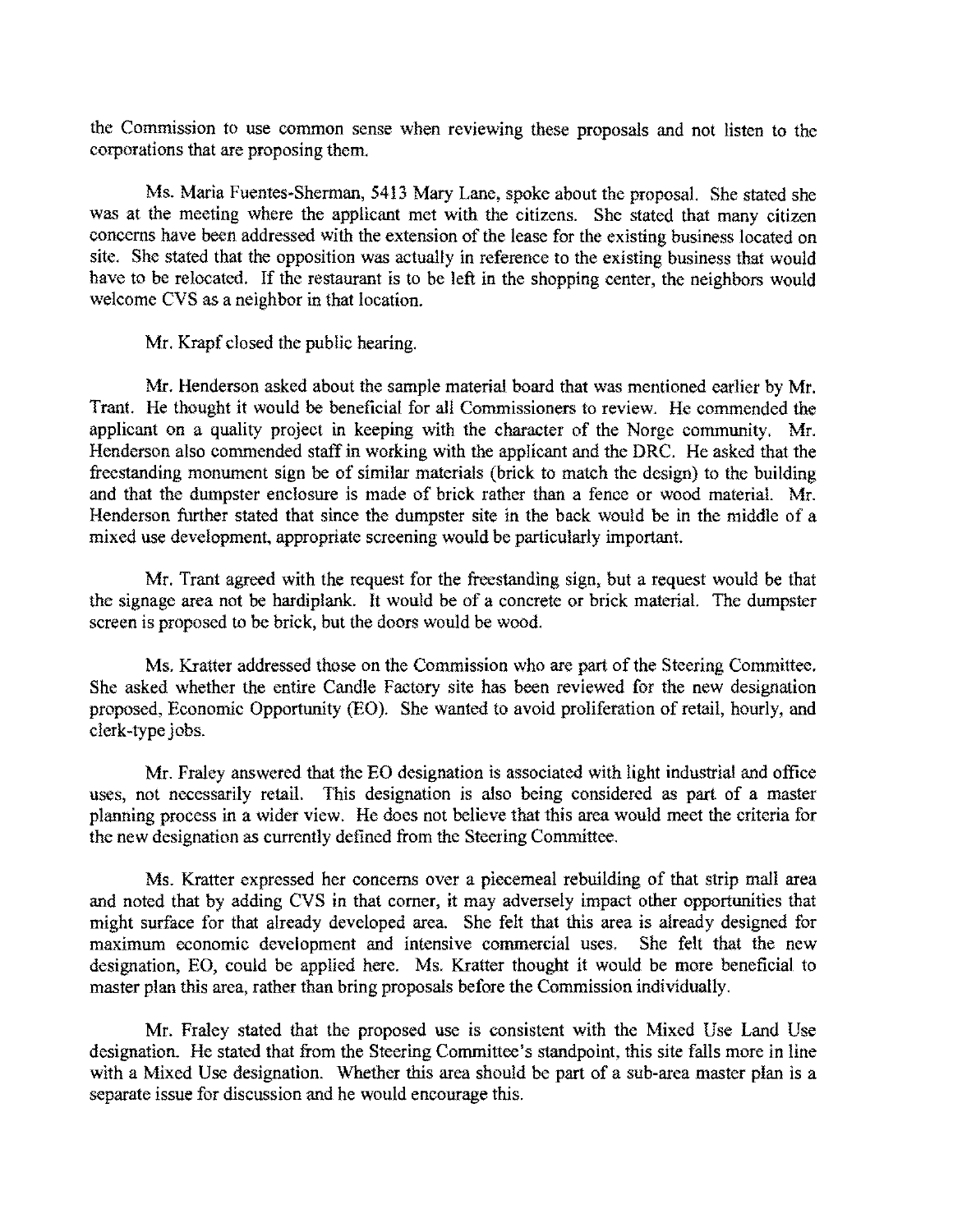Ms. Kratter asked how sub-area master planning would be encouraged in this area. Once this proposal is approved. it may be difficult to master plan this area.

Mr. Fraley stated it would have to be an entirely new consideration.

Mr. Murphy stated it would have been preferable to have a redevelopment plan for the entire frontage of the old Soap and Candle Factory. Lacking this, the special use permit application presented tonight may make the remainder of the property more attractive and viable from a commercial aspect. Since the closing of the candle factory this site has struggled.

Mr. Kratter stated that she can foresee that some redevelopment in this area is likely to be forthcoming. She felt that the County is committing to more retail business with this proposal.

Mr. Murphy thought it was more of an exchange of retail.

Mr. Henderson stated that the EO designation is generally reserved for parcels that are much larger than this one, usually of several hundred acres or greater. There were three areas considered by the Steering Committee, and only one was ultimately designated. He stated that the Steering Committee had considerable discussions on the character of Norge and Lightfoot and the importance of preserving those Community Character Corridors/Areas.

Mr. Henderson moved to approve the special use permit application for the CVS at Norge, with the two clarifications that the monument sign base and dumpster enclosure are of brick.

Mr. Fraley seconded the motion.

Mr. Poole stated he supports the application and is grateful that the applicant worked with the existing business on site and the DRC. He stated that by supporting this application, he is not advocating an extension of Croaker Road south of the subject intersection. Mr. Poole asked staff to provide the Planning Commission information on similar projects in the City of Williamsburg and the County when considering special use applications.

Ms. Kratter stated she was not prepared to support the application at this time and under section 24-9 of the Zoning Ordinance, Special Use Permits, the Commission is required to take into account the nature and condition of adjacent uses and structures and the probable effect upon them of the proposed exception. She believes that the existing business nceds to be relocated first before this special use application is approved.

In a roll call vote, the application was approved. (6-1, AYE: Henderson, Billups, Poole, Fraley, Peck, Krapf; NAY: Kratter.)

#### 6. PLANNING DIRECTORS REPORT

Mr. Murphy had no additional comments to make.